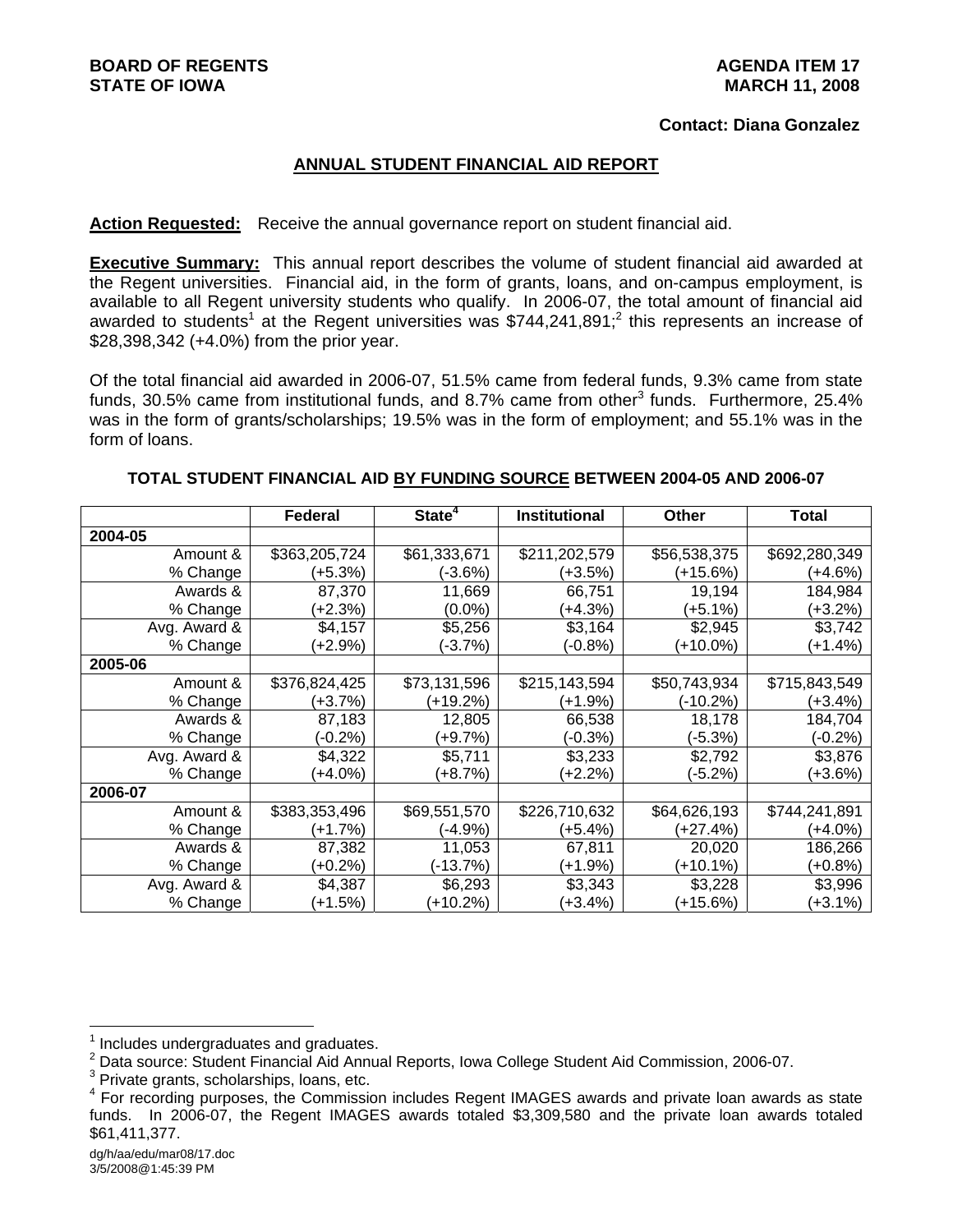# **♦** Trends.

- **\*\*** Between 1990 and 2004, the percentage of full-time dependent undergraduates in the U.S. who received some type of financial aid grew from 54% to 76%. The percentage of full-time dependent undergraduates who borrowed increased from 30% to 50%. At public four-year institutions, the percentage of students with loans increased from 26% to 51%. $6$
- **\*\*** Funding for federal student financial aid programs has lagged behind inflation and student need for two decades. In constant dollars, campus-based aid declined by 35% between 1980-81 and 1998-99.<sup>7</sup>
- **\*\*** Increases in the Pell Grant program have not kept pace with tuition increases. In 1979-80, the maximum Pell Grant covered 72.4% of costs at public universities; in 2006-07, it covered approximately 30.0%. $8$  Without significant future increases, it is likely to cover less than 25% of college costs in the near future.<sup>9</sup>
- $m$  Lack of significant funding for all lowa grant programs, including the lowa Grant and the State of Iowa Scholarship, has limited access for many Iowa students. In 2006-07, the total funding for the two programs was  $$508.826<sup>10</sup>$  which represents a decrease of \$241,256 (-32.2%) from the prior year and 0.3% of all grant/scholarship programs; the average award was \$825.
- **\*\*** In 2005-06, loss of funding for the federal contribution to the Federal Perkins Loan Program caused a decrease in Perkins Loan availability. The Federal Perkins Loan Program assists students with exceptional need and offers forgiveness provisions for students in employment areas such as law enforcement, teaching, and nursing.
- $m$  Loans continue to play a major role in the student financial aid packages of Regent university students. However, studies have shown that loans typically do not promote college enrollment; loans influence a student's choice of college especially when income and race-ethnicity are considered.<sup>11</sup>
- **# Students have assumed more reliance on employment while in school.** According to the most recent federal statistics, "74% of all full-time undergraduates worked in 1999-2000 and they averaged 25.5 hours week."<sup>12</sup> However, studies have shown that working more than 20 hours per week can impede students' progress toward graduation.<sup>13</sup>
- **\*\*** Loss of significant funding for the Iowa Work-Study Program (approximately \$2 million per year before 2001-02) continues to limit the opportunities for on-campus student employment. This is contrary to studies that have shown that students who work on-campus have higher retention and persistence rates than students who work off-campus. The total awarded to the three Regent universities in 2006-07 was \$85,626 which served only 113 students, with an average award of \$758.
- $m$  For many students, the Iowa Forgivable Loan Program has played a significant role as an incentive to pursue a degree in education and to seek employment in the state.

<sup>6&</sup>lt;br><sup>6</sup> National Center for Education Statistics (NCES): "Paying for College," 2004.

<sup>&</sup>lt;sup>7</sup> NCES, 2004.

<sup>&</sup>lt;sup>8</sup> Postsecondary Education OPPORTUNITY, December 2005.

<sup>&</sup>lt;sup>9</sup> University of Iowa.

<sup>&</sup>lt;sup>10</sup> In 2006-07, the State of Iowa Scholarship allocation was \$0.<br><sup>11</sup> "A Research Agenda for Study of Indebtedness and College Enrollment."  $12$  "Wall Street Journal," November 5, 2002.

 $13$  Student employment at the Regent universities is limited to 20 hours per week.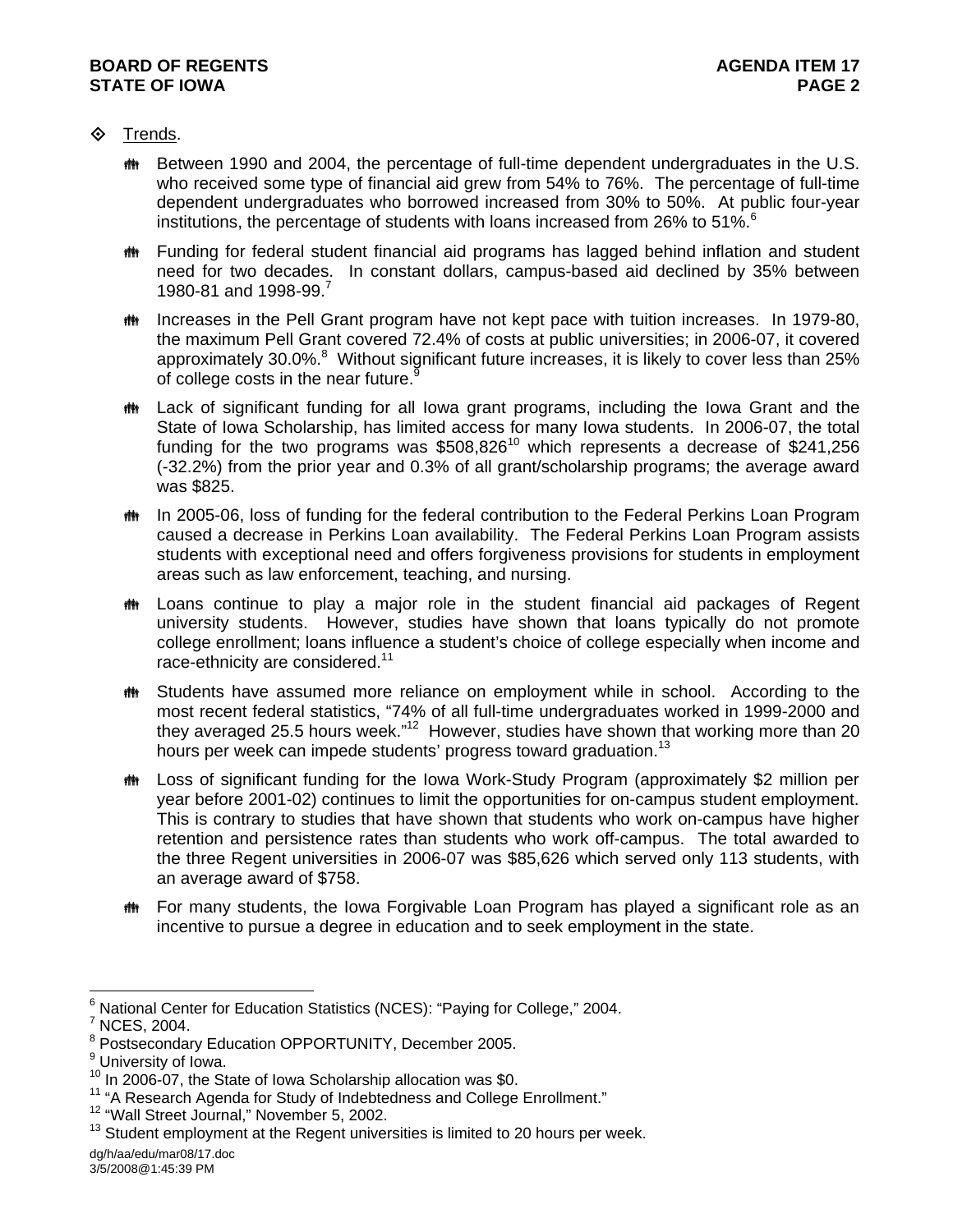- ♦ College Cost Reduction and Access Act. The following include some significant components of the Act signed into law in September 2007.
	- $m$  Federal Pell Grants are authorized to increase by \$490 for 2008-2010; by \$200 for 2010-2012; and by \$400 for 2012-2013. By 2012-2013, the maximum award will have increased by 25.3% from the current maximum of \$4,310.
		- $\boxtimes$  The Omnibus Appropriations Bill would have set the maximum Pell Grant for 2007-2008 at \$4,241, a reduction from the current amount. However, the College Cost Reduction and Access Act established the maximum amount at \$4,731.
	- $m$  The fixed interest rate for the subsidized Federal Stafford Loan for undergraduate students will decrease from the current rate of 6.8% to 3.4% by July 2011.
	- $\bf{m}$  Increases in the family income threshold will allow more students from low income families to qualify automatically for an expected family contribution of \$0.
	- $\ddot{\mathbf{m}}$  A new TEACH Grant will be implemented in July 2008, which will provide \$4,000 per year to undergraduate and graduate students who teach in shortage areas, such as math, science, foreign language, bilingual education, special education, and other high need areas. Students will be required to teach in one of these areas for at least four years in the eight years following graduation; otherwise, the grant will have to be repaid as an unsubsidized loan.
	- **##** An income-based repayment program and deferments of loan repayment will be available following active military duty.

The Student Financial Aid Report addresses the Board of Regents Strategic Plan strategies (1.1.2) to "continue to improve efforts to recruit, enroll, and retain a qualified and diverse student population" and (1.2.2) "to continue efforts to maintain and enhance affordability of the Regent universities".

## **Highlights:**

l

| <b>Regent Total</b> | Federal       | <b>State</b> | <b>Institutional</b> | <b>Other</b> | Total         |
|---------------------|---------------|--------------|----------------------|--------------|---------------|
| Grants/Scholarships | \$34,391,671  | \$7,534,381  | \$108,579,617        | \$38,281,293 | \$188,786,962 |
| Loans               | \$320,116,380 | \$61,931,563 | \$1,842,888          | \$26,344,900 | \$410,235,731 |
| Employment          | \$28,845,445  | \$85,626     | \$116,288,127        | <b>NA</b>    | \$145,219,198 |
| <b>Grand Total</b>  | \$383,353,496 | \$69,551,570 | \$226,710,632        | \$64,626,193 | \$744,241,891 |

## **STUDENT FINANCIAL AID SUMMARY BY TYPE AND FUNDING SOURCE 2006-07**

 $\diamond$  Grants/Scholarships. In 2006-07, a total of \$188,786,962 (25.4%) was awarded in the form of grants and scholarships. Of the total grants and scholarships awarded in 2006-07, 57.5% came from institutional funds; 18.2% came from federal funds; 20.3% came from other funds; and 4.0% came from state $14$  funds.

dg/h/aa/edu/mar08/17.doc 3/5/2008@1:45:39 PM  $14$  For recording purposes, the Commission included the Regent IMAGES awards of \$3,309,580 as state funds.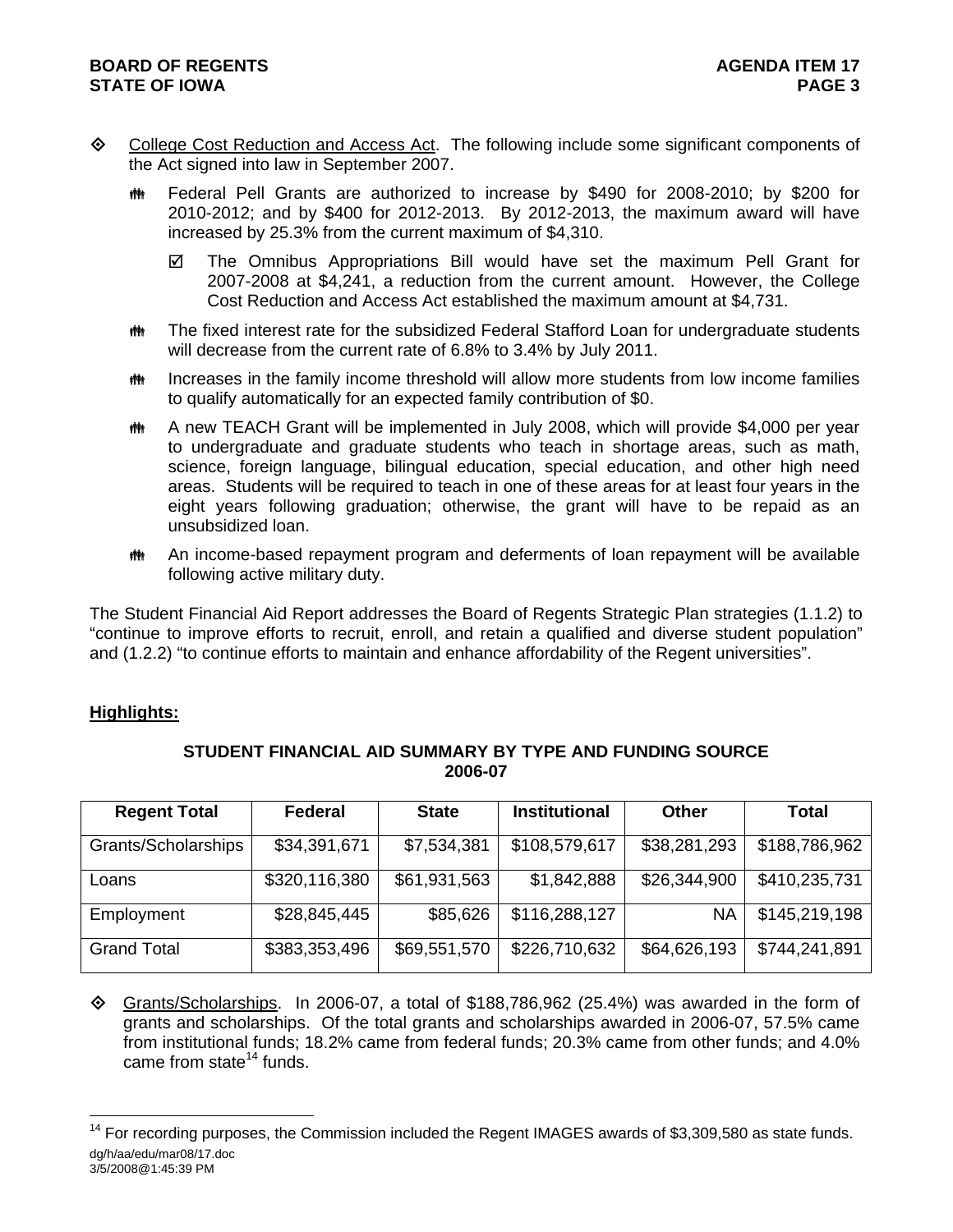## **BOARD OF REGENTS AGENER AGENERAL LIMIT CONTROL STATE OF IOWA** PAGE 4

- $\diamond$  Employment. In 2006-07, a total of \$145,219,198 (19.5%) was awarded in the form of on-campus employment. Of the total amount awarded, 80.1% came from institutional funds; 19.8% came from federal funds; and 0.1% came from state funds. No state funds were appropriated for on-campus employment (work-study) between 2001-02 and 2004-05.
- $\diamond$  Loans. In 2006-07, a total of \$410,235,731 (55.1%) was awarded in the form of loans. Of the total loans awarded in 2006-07, 78.0% came from federal funds; 15.1% came from state<sup>15</sup> funds; 6.4% came from other funds; and 0.5% came from institutional funds.

|              | <b>Grants/Scholarships</b> | <b>Employment</b> | Loans         | <b>Total</b>  |
|--------------|----------------------------|-------------------|---------------|---------------|
| 2004-05      |                            |                   |               |               |
| Amount &     | \$167,566,203              | \$138,217,687     | \$386,496,459 | \$692,280,349 |
| % Change     | (+5.5%)                    | (-0.7%)           | (+6.3%)       | (+4.6%)       |
| Awards &     | 70,728                     | 37,390            | 76,866        | 184,984       |
| % Change     | (+7.5%)                    | $(-0.8%)$         | (+0.6%)       | $(+3.2%)$     |
| Avg. Award & | \$2,369                    | \$3,696           | \$5,035       | \$3,742       |
| % Change     | $(-1.9%)$                  | (-1.5%)           | (+5.9%)       | $(+1.4%)$     |
| 2005-06      |                            |                   |               |               |
| Amount &     | \$170,839,950              | \$140,859,594     | \$404,144,005 | \$715,843,549 |
| % Change     | (+2.0%)                    | $(+1.9%)$         | (+4.6%)       | $(+3.4\%)$    |
| Awards &     | 69,505                     | 38,575            | 76,624        | 184,704       |
| % Change     | (-1.7%)                    | $(+3.2%)$         | $(-0.3%)$     | $(-0.1\%)$    |
| Avg. Award & | \$2,458                    | \$3,652           | \$5,274       | \$3,876       |
| % Change     | $(+3.8%)$                  | $(-1.2%)$         | $(+4.8%)$     | $(+3.6%)$     |
| 2006-07      |                            |                   |               |               |
| Amount &     | \$188,786,962              | \$145,219,198     | \$410,235,731 | \$744,241,891 |
| % Change     | $(+10.5%)$                 | (+3.1%)           | (+1.5%)       | (+4.0%)       |
| Awards &     | 73,819                     | 37,977            | 74,470        | 186,266       |
| % Change     | (+6.2%)                    | (-1.6%)           | (-2.8%)       | (+0.8%)       |
| Avg. Award & | \$2,557                    | \$3,824           | \$5,509       | \$3,996       |
| % Change     | $(+4.0%)$                  | $(+4.7%)$         | (+4.5%)       | $(+3.1\%)$    |

## **TOTAL STUDENT FINANCIAL AID BY TYPE BETWEEN 2004-05 AND 2006-07**

- Undergraduate Aid. In 2006-07, a total of \$487,142,603 was awarded to undergraduates at the Regent universities; this represents more than 65.5% of the total financial aid awarded in 2006-07.
	- $m$  Of the total amount awarded to undergraduates, 50.9% came from federal funds, 14.0% came from state funds, 24.7% came from institutional funds, and 10.4% came from other funds.
	- $m$  Of the total amount awarded to undergraduates, 29.0% was in the form of grants/scholarships, 10.3% was in the form of employment, and 60.7% was in the form of loans.

dg/h/aa/edu/mar08/17.doc 3/5/2008@1:45:39 PM l  $15$  For recording purposes, the Commission included the private loan awards of \$61,411,377 as state funds.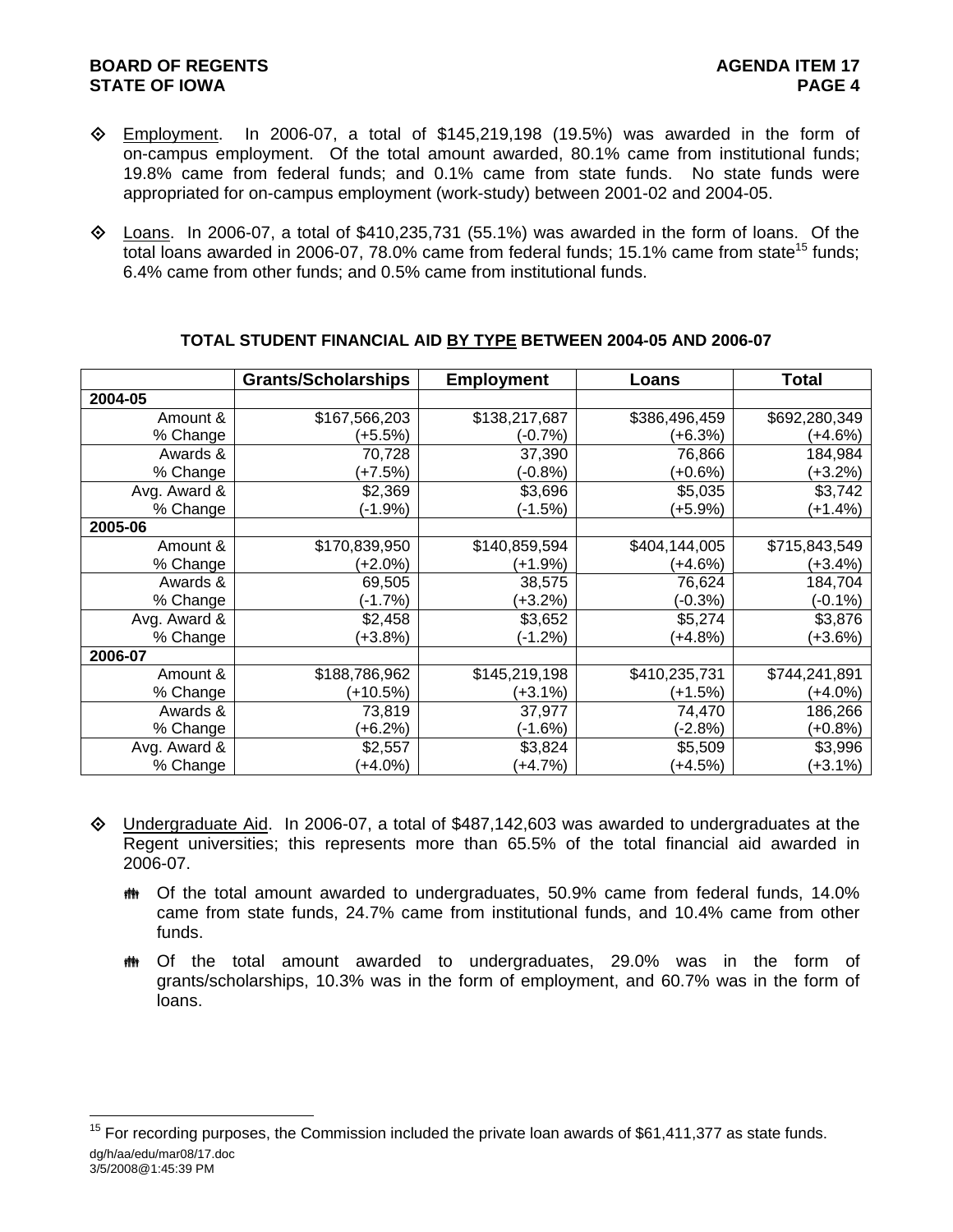## **BOARD OF REGENTS AGENER AGENER AGENER 17 STATE OF IOWA** PAGE 5

- $m$  In 2006-07, the average financial aid award to undergraduate students at the Regent universities was \$3,297, which represents a 2% increase from the prior year.
	- $\rightarrow$  The average grant/scholarship award to undergraduate students at the Regent universities was \$2,322, which represents a 1.5% increase from the prior year.
	- $\rightarrow$  The average loan award to undergraduate students at the Regent universities was \$4,804, which represents a 3.7% increase from the prior year.

#### **TOTAL UNDERGRADUATE FINANCIAL AID BY FUNDING SOURCE BETWEEN 2004-05 AND 2006-07**

|              | <b>Federal</b> | <b>State</b> | <b>Institutional</b> | <b>Other</b> | <b>Total</b>  |
|--------------|----------------|--------------|----------------------|--------------|---------------|
| 2004-05      |                |              |                      |              |               |
| Amount &     | \$245,655,816  | \$60,218,135 | \$112,878,412        | \$49,018,132 | \$467,770,495 |
| % Change     | (+2.9%)        | $(-4.2%)$    | (+2.8%)              | (+17.3%)     | (+3.2%)       |
| Awards &     | 71,093         | 11,276       | 49,294               | 15,506       | 147,172       |
| % Change     | $(+0.5%)$      | $(-1.7%)$    | $(+3.0\%)$           | (+4.0%)      | $(+1.5%)$     |
| Avg. Award & | \$3,455        | \$5,340      | \$2,290              | \$3,161      | \$3,178       |
| % Change     | (+2.3%)        | $-2.6\%)$    | $(0.0\%)$            | (+12.7%)     | (+1.6%)       |
| 2005-06      |                |              |                      |              |               |
| Amount &     | \$249,863,081  | \$69,756,563 | \$113,508,005        | \$39,976,388 | \$473,104,037 |
| % Change     | $(+1.7%)$      | $(+15.8%)$   | $(+0.6%)$            | $(-18.4%)$   | (+1.1%)       |
| Awards &     | 71,402         | 12,153       | 48,699               | 14,186       | 146,440       |
| % Change     | (+0.4%)        | (+7.8%)      | (-1.2%)              | (-8.5%)      | (-0.5%)       |
| Avg. Award & | \$3,499        | \$5,740      | \$2,331              | \$2,818      | \$3,231       |
| % Change     | (+1.3%)        | (+7.5%)      | $(+1.8%)$            | (-10.9%)     | (+1.7%)       |
| 2006-07      |                |              |                      |              |               |
| Amount &     | \$247,873,704  | \$68,057,770 | \$120,415,199        | \$50,795,930 | \$487,142,603 |
| % Change     | $(-0.8%)$      | $(-2.4%)$    | $(+6.1%)$            | $(+27.1%)$   | $(+3.0\%)$    |
| Awards &     | 71,202         | 10,690       | 50,541               | 15,332       | 147,765       |
| % Change     | $(-0.3%)$      | (-12.0%)     | (+3.8%)              | (+8.1%)      | $(+0.9\%)$    |
| Avg. Award & | \$3,481        | \$6,366      | \$2,383              | \$3,313      | \$3,297       |
| % Change     | $(-0.5%)$      | (+10.9%)     | (+2.2%)              | (+17.6%)     | (+2.0%)       |

**\*\*** NPSAS data describe student data rather than award data. The national average financial aid to undergraduate students who received aid in public four-year institutions in 2003-04 was  $$7,400<sup>16</sup>$  The national average grant/scholarship award to undergraduate students was \$4,000. The national average loan award was \$5,800.

dg/h/aa/edu/mar08/17.doc 3/5/2008@1:45:39 PM l <sup>16</sup> 2003-04 National Postsecondary Student Aid Study (NPSAS); most recent data available.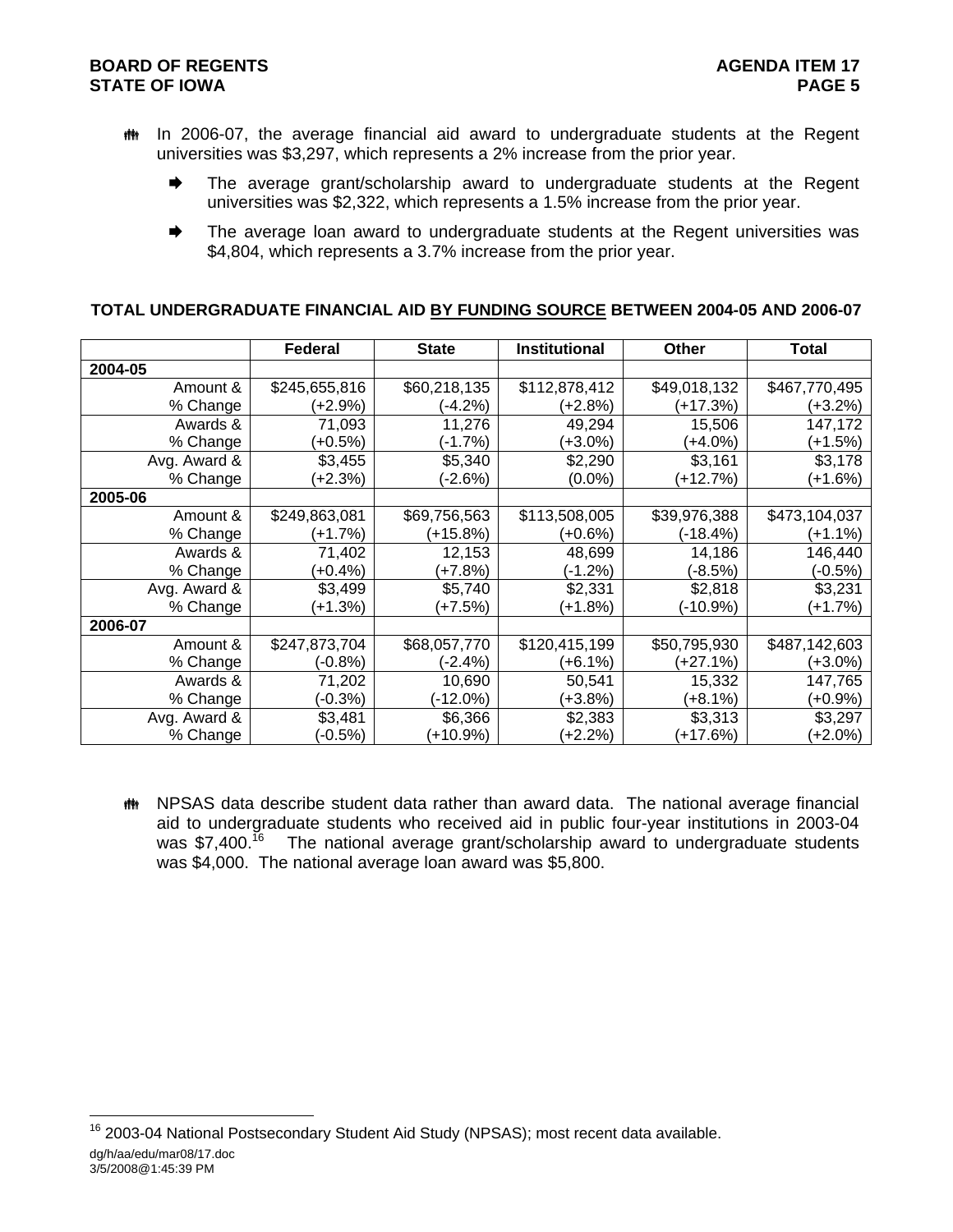|              | <b>Grants/Scholarships</b> | <b>Employment</b> | Loans         | Total         |
|--------------|----------------------------|-------------------|---------------|---------------|
| 2004-05      |                            |                   |               |               |
| Amount &     | \$128,145,833              | \$50,641,258      | \$288,983,404 | \$467,770,495 |
| % Change     | (+1.2%)                    | (+1.6%)           | (+4.4%)       | $(+3.2\%)$    |
| Awards &     | 57,334                     | 25,749            | 64,089        | 147,172       |
| % Change     | $(+4.5%)$                  | $(-0.8%)$         | $(-0.1\%)$    | $(+1.5%)$     |
| Avg. Award & | \$2,235                    | \$1,967           | \$4,509       | \$3,178       |
| % Change     | $(-3.1\%)$                 | $(+2.4%)$         | (+4.5%)       | $(+1.6%)$     |
| 2005-06      |                            |                   |               |               |
| Amount &     | \$129,287,048              | \$48,181,691      | \$295,635,298 | \$473,104,037 |
| % Change     | $(+0.9\%)$                 | $(-4.9\%)$        | (+2.3%)       | $(+1.1\%)$    |
| Awards &     | 56,521                     | 26,106            | 63,813        | 146,440       |
| % Change     | (-1.4%)                    | $(+1.4%)$         | $(-0.4%)$     | $(-0.5%)$     |
| Avg. Award & | \$2,287                    | \$1,846           | \$4,633       | \$3,231       |
| % Change     | $(+2.3%)$                  | $(-6.2%)$         | (+2.7%)       | $(+1.6%)$     |
| 2006-07      |                            |                   |               |               |
| Amount &     | \$141,115,752              | \$50,303,548      | \$295,723,273 | \$487,142,573 |
| % Change     | $(+9.1\%)$                 | $(+4.4%)$         | $(+0.0\%)$    | $(+3.0\%)$    |
| Awards &     | 60,775                     | 25,428            | 61,562        | 147,765       |
| % Change     | $(+7.5%)$                  | $(-2.6%)$         | $(-3.5%)$     | $(+0.9\%)$    |
| Avg. Award & | \$2,322                    | \$1,978           | \$4,804       | \$3,297       |
| % Change     | $(+1.5%)$                  | $(+7.2%)$         | (+3.7%)       | $(+2.0\%)$    |

## **UNDERGRADUATE STUDENT FINANCIAL AID BY TYPE BETWEEN 2004-05 AND 2006-07**

- ♦ Graduating Seniors Without Debt. The debt load for students is based on debt incurred while attending one of the Regent universities. In 2006-07, 39.0% of the graduating seniors at SUI graduated without debt; at ISU, 27% graduated without debt; and at UNI, 22% graduated without debt. Nationally, 36% of graduating seniors in 2003-04 graduated without debt.
- $\textcircled{}$  Debt Upon Graduation. The average indebtedness for those graduating with debt<sup>18</sup> in 2006-07 was \$22,181 at SUI; at ISU, it was \$30,475; and at UNI, it was \$22,541. The national average indebtedness in 2003-04 was \$19,202.<sup>19</sup>
	- $m$  The average need-based indebtedness for those graduating with debt in 2006-07 was \$11,430 at SUI; at ISU, it was \$13,329; and at UNI, it was \$12,848. The national average was \$11,080 in 2003-04.<sup>20</sup>
- $\diamond$  Default Rates. In 2005, the national default rate for federal student loans was 4.6%. The default rate for Iowa was 5.3%. For the University of Iowa, it was 1.7%; for Iowa State University, it was 2.1%; and for the University of Northern Iowa, it was 1.3%.

dg/h/aa/edu/mar08/17.doc 3/5/2008@1:45:39 PM

l 17 2003-04 NPSAS.

<sup>&</sup>lt;sup>18</sup> Excludes PLUS loans.

<sup>19 2003-04</sup> NPSAS.

<sup>&</sup>lt;sup>20</sup> 2003-04 NPSAS.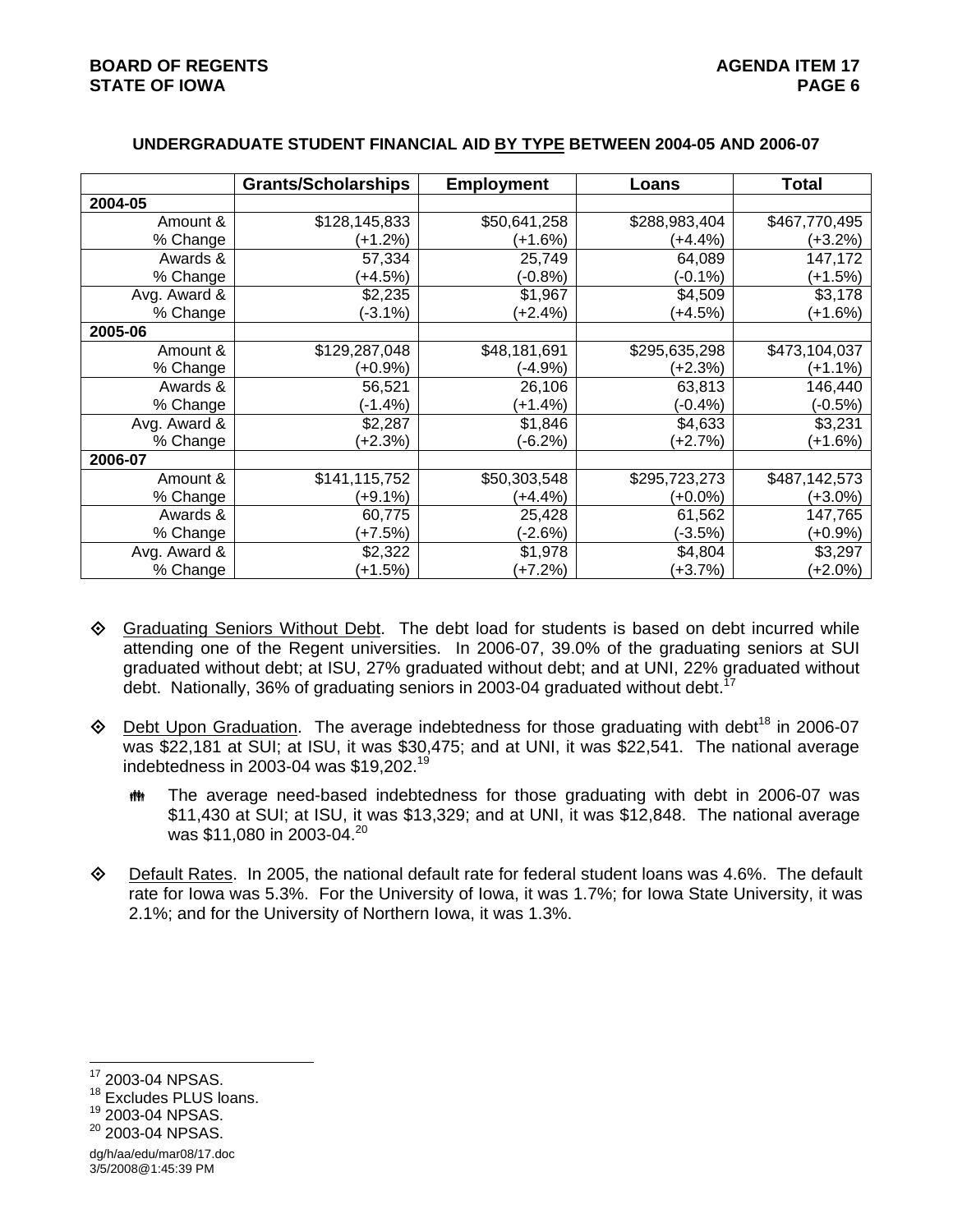## **BOARD OF REGENTS AGENERY AGENER AGENER AGENER AGENER AGENER AGENER AGENER AGENER AGENER AGENER AGENER AGENER AGENER AGENER AGENER AGENER AGENER AGENER AGENER AGENER AGENER AGENER AGENER AGENER AGENER AGENER AGENER AGENE STATE OF IOWA** PAGE 7

|                    | <b>RESIDENT</b> |          |          | <b>NON-RESIDENT</b> |            |            | <b>TOTAL</b> |            |            |
|--------------------|-----------------|----------|----------|---------------------|------------|------------|--------------|------------|------------|
|                    | <b>SUI</b>      | ISU      | UNI      | SUI                 | <b>ISU</b> | <b>UNI</b> | SUI          | <b>ISU</b> | <b>UNI</b> |
| Total undergrad.   | 14,011          | 15,735   | 9,907    | 6,727               | 4,705      | 795        | 20,738       | 20,440     | 10,702     |
| students           |                 |          |          |                     |            |            |              |            |            |
| No. & % of         | 10,802          | 13,765   | 8,375    | 4,324               | 3,736      | 643        | 15,130       | 17,501     | 9,018      |
| undergrads. who    | 77%             | 88%      | 85%      | 64%                 | 79%        | 81%        | 73%          | 86%        | 84%        |
| received fin. aid  |                 |          |          |                     |            |            |              |            |            |
| No. & % of         | 8,789           | 10,770   | 7,254    | 2,696               | 2,276      | 329        | 11,485       | 13,046     | 7,583      |
| undergrads. who    | 63%             | 68%      | 87%      | 40%                 | 48%        | 51%        | 55%          | 64%        | 84%        |
| received loan aid  |                 |          |          |                     |            |            |              |            |            |
| % of undergrads.   | 67%             | 78%      | 78%      | 47%                 | 55%        | 59%        | 61%          | 73%        | 78%        |
| who graduated      |                 |          |          |                     |            |            |              |            |            |
| with debt          |                 |          |          |                     |            |            |              |            |            |
| Avg. debt load for | \$21,260        | \$29,349 | \$22,528 | \$24,098            | \$36,373   | \$22,904   | \$22,181     | \$30,475   | \$22,541   |
| those with debt    |                 |          |          |                     |            |            |              |            |            |
| Avg. need-based    | \$11,293        | \$13,123 | \$12,915 | \$11,908            | \$14,545   | \$11,020   | \$11,430     | \$13,329   | \$12,848   |
| debt load for      |                 |          |          |                     |            |            |              |            |            |
| those with debt    |                 |          |          |                     |            |            |              |            |            |
| % of graduating    | 33%             | 23%      | 22%      | 53%                 | 45%        | 41%        | 39%          | 27%        | 22%        |
| seniors who        |                 |          |          |                     |            |            |              |            |            |
| graduated          |                 |          |          |                     |            |            |              |            |            |
| without debt       |                 |          |          |                     |            |            |              |            |            |

## **UNDERGRADUATE DEBT LOAD AT THE REGENT UNIVERSITIES 2006-07**

 Tuition Set-Aside. Board of Regents tuition policy §8.02C-5i requires that a minimum of 15% of gross tuition proceeds be set aside annually by each Regent university for student financial aid. Each university has exceeded the minimum requirements during the last several years.

## **TUITION SET-ASIDE BY INSTITUTION BETWEEN 2004-05 AND 2006-07**

| <b>Total Tuition</b><br><b>Set-Aside</b>  | 2004-05       | % of Total<br><b>Tuition</b> | 2005-06       | % of Total<br><b>Tuition</b>   | 2006-07       | % of Total<br><b>Tuition</b>   |
|-------------------------------------------|---------------|------------------------------|---------------|--------------------------------|---------------|--------------------------------|
| SUI                                       | \$37,394,756  | 18.2%                        | \$39,788,835  | 18.4%                          | \$41,809,000* | 17.4%                          |
| ISU                                       | \$37,879,100  | 23.0%                        | \$39,285,708  | 23.4%                          | \$39,116,196* | 22.0%                          |
| UNI                                       | \$10,891,319  | 18.8%                        | \$11,052,650  | 18.9%                          | \$11,033,612* | 18.7%                          |
|                                           |               |                              |               |                                |               |                                |
| <b>Undergraduate Tuition</b><br>Set-Aside | 2004-05       | % of Total<br>Set-Aside      | 2005-06       | % of Total<br><b>Set-Aside</b> | 2006-07       | % of Total<br><b>Set-Aside</b> |
| SUI                                       | \$19,147,933* | 51.2%                        | \$20,617,939* | 51.8%                          | \$22,207,408* | 53.1%                          |
| ISU                                       | \$26,636,675* | 70.3%                        | \$27,890,101* | 71.0%                          | \$28,867,752* | 73.8%                          |
| UNI                                       | \$8,708,857*  | 80.0%                        | \$8,988,252*  | 81.3%                          | \$9,047,562*  | 82.0%                          |

\* Funds distributed through the Student Financial Aid Department.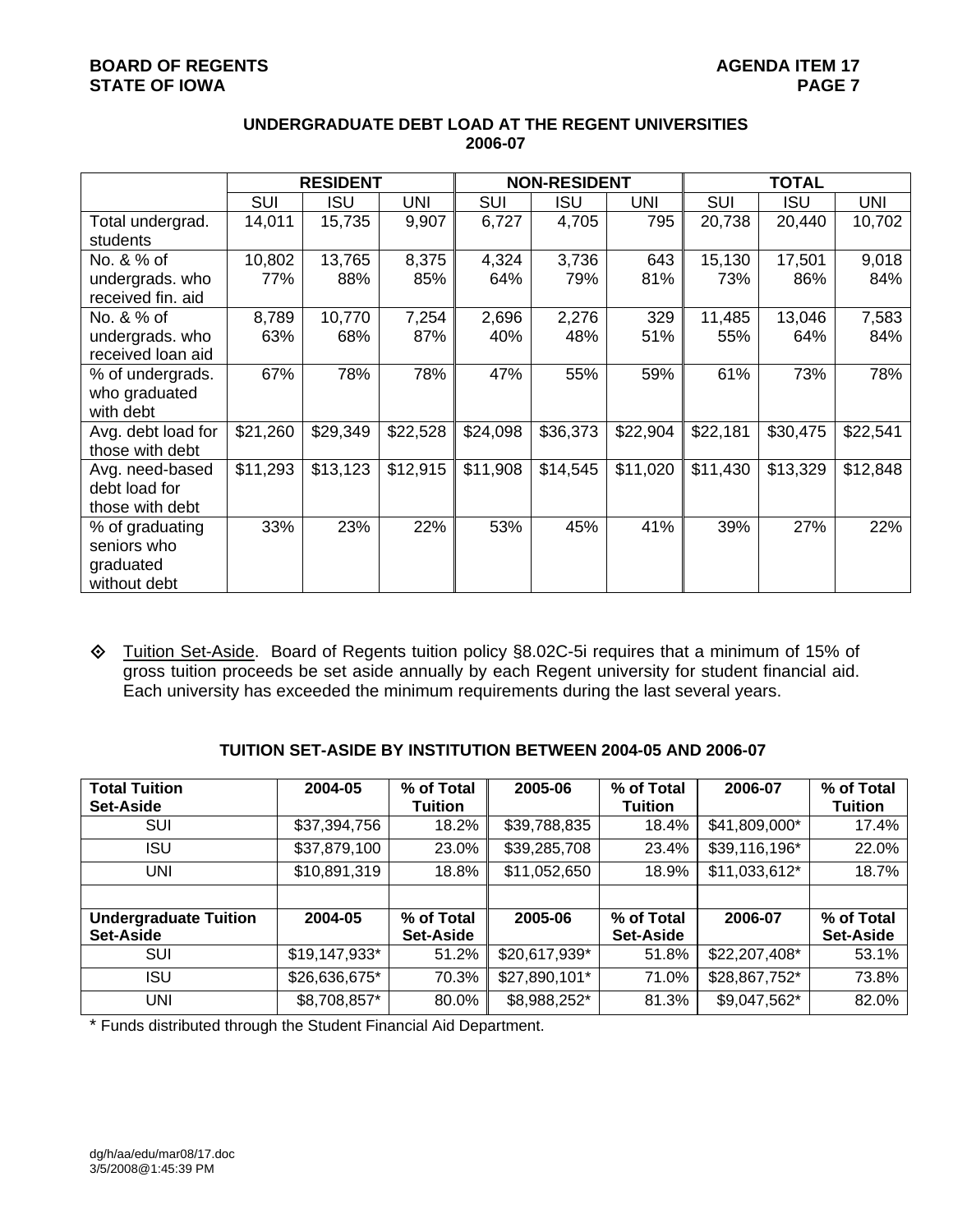- ♦ Issues.
	- $\ddot{\mathbf{m}}$  Federal and state work-study funding is not sufficient to meet the needs of students. These programs play a vital role in helping students earn money while in college, thus reducing the students' dependence on loans.
	- $m$  There is a need to increase the loan limit in the federal student loan program. The current limit of \$5,500 is not sufficient for many students to meet the total cost of attendance and it has encouraged the use of private loans.
	- $\ddot{\mathbf{m}}$  A national shift from grant assistance to loan assistance as a percentage of total aid has increased the need for borrowing. According to Federal Student Aid Chief Operating Officer Larry Warder, Iowa has the 8<sup>th</sup> highest gap between Pell Grants and the total cost of education.
	- $\bf{m}$  In his testimony to the Iowa Legislature in October 2007, Robert Shireman<sup>21</sup> pointed out that "increasing need-based grant aid would be one of the most constructive steps that could be taken to reduce the need for students to borrow. If a \$1,000 increase for students with substantial unmet need reduced their borrowing by the same amount each year, it could reduce Iowa's debt levels to close to the national average."

l

<sup>&</sup>lt;sup>21</sup> Robert Shireman is President of the Institute for College Access and Success, Inc. and director of the Project on Student Debt.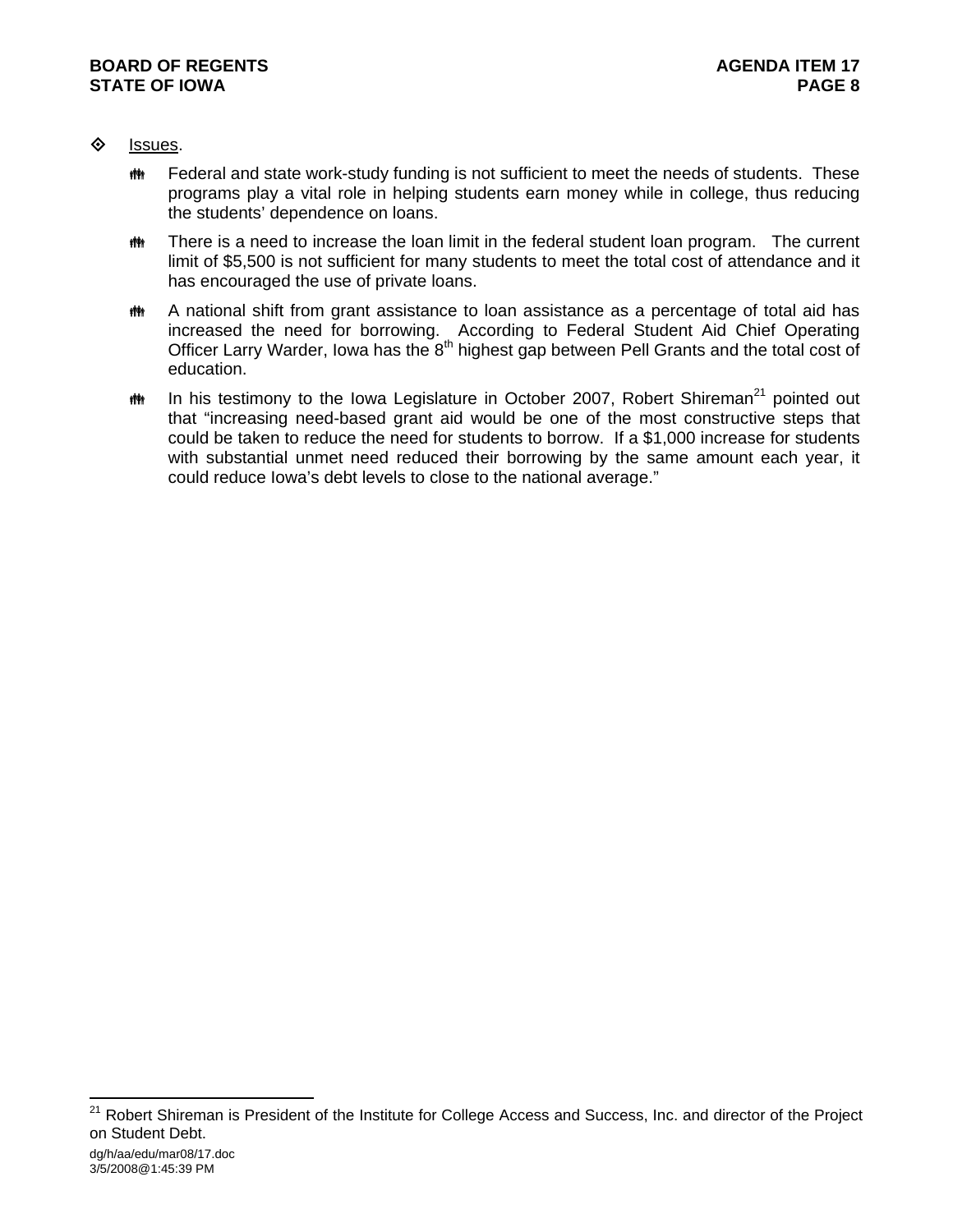## Regent University Awarding Philosophies.

- $\Diamond$  University of Iowa "Assistance will be awarded on a first-come, first-served basis to students demonstrating financial need; assistance should be provided to as many students as possible who qualify; students with the greatest need should have a larger portion of their need met by grants, scholarships, and work-study assistance. Financial aid awarded from all sources should not in combination exceed the individual's cost of attendance."
- $\diamond$  Iowa State University "In concert with recruitment and retention goals, the University's strategic plan and land grant mission, financial aid is awarded to as many students as possible who qualify. Students who demonstrate the greatest financial need should receive the most financial aid. Students whose aid applications are received by the published priority date of March 1 are considered for funding from all resources; students whose applications are received after this date are awarded on the basis of eligibility and aid availability. All financial aid awarded cannot, in combination, exceed the individual cost of attending the institution."
- University of Northern Iowa "The awarding philosophy is based on the recruitment goals and objectives of the University's strategic enrollment plan. UNI strives to maintain an appropriate balance between need- and merit-based awards based on this enrollment plan. Typically, need-based aid is awarded to students on a first-come, first-serve basis. Students with the greatest need will be awarded a larger proportion of non-loan aid to the extent gift aid remains available. Private loans will not be automatically packaged with student awards. Total financial aid awarded will not exceed the student's cost of attendance."

## Institutional Initiatives.

- $\diamond$  The following are examples of institutional programs provided by the University of Iowa:
	- $m$  The University implemented the Iowa Pathways Program in 2007-08. The University committed federal, state, and institutional grants, scholarships, and work-study to pay all direct educational costs for qualifying undergraduates who are Iowa residents, who graduate in the top 10% of their high school class, who qualify for a Federal Pell Grant, and whose parents' income is at or below 150% of the poverty level. Almost 50 first-year undergraduate students have received \$100,000 in SUI Pathways Grants.
	- $m$  The Iowa Heritage Award of \$1,500 is available to non-resident students whose parent(s) or grandparent(s) graduated from the University of Iowa. It is renewable for three years for a qualifying undergraduate student. Approximately 120 non-resident first-year undergraduate students have received more than \$182,000 in Iowa Heritage Awards, which were implemented in 2007-08.
	- $m$  The Advantage Iowa Program facilitates diversity by recognizing students who may be underrepresented, first generation, economically disadvantaged, or with special disabilities that may have impeded their preparation for higher education. More than 230 first-year undergraduate students have received \$1,764,481 through this program, which was implemented in 2007-08.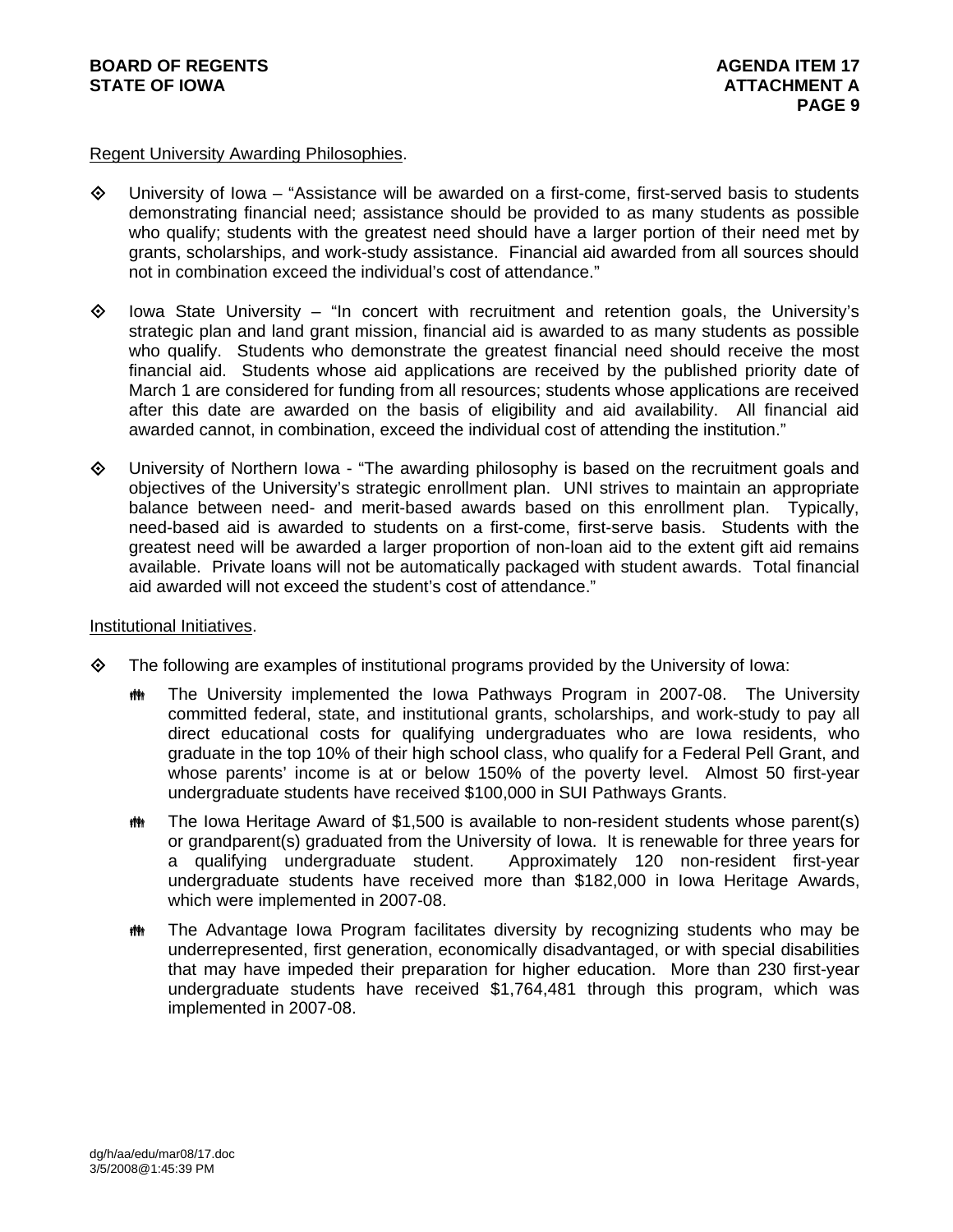- $\ddot{\mathbf{m}}$  In December 2007, the Iowa Promise Scholarship was created by the president to partner with the All Iowa Opportunity Scholarship Program that pays one year of tuition and fees for high need undergraduate students. The SUI Iowa Promise Scholarship will pay tuition and fees for the sophomore, junior, and senior years of the All Iowa Opportunity Scholars who enrolled at the University in 2007-08.
- **\*\*** By 2010-2011, the Iowa Pathways Program, Iowa Heritage Award, Advantage Iowa Program, and the Iowa Promise Scholarship Program are expected to provide approximately \$9 million to 1,700 students.
- $\diamond$  The following are examples of institutional programs provided by Iowa State University:
	- $m$  In 2007-08, significantly more than the required 15% (21.1%) of tuition revenues were set-aside for financial aid.
	- $m A$  Return to Iowa Generations Award of \$1,500 was implemented in 2006-07 and is available to non-resident students whose parent(s) or grandparent(s) graduated from ISU. It is renewable for up to three years for freshmen (\$6,000 total) and up to two years for transfer students (\$4,500 total). To date, approximately 250 students have enrolled under this program.
	- $\ddot{\mathbf{m}}$  An electronic system for awarding athletic aid in accordance with NCAA guidelines was implemented in 2007-08. The system automatically calculates all grant-in-aid awards for more than 400 student-athletes.
	- **\*\*\*** The University is transitioning to a new Resource Management Model; significant research and discussion have been necessary to be prepared to implement the model in FY 09.
- $\Leftrightarrow$  The following are examples of institutional programs provided by the University of Northern Iowa:
	- **the** *Distinguished Scholars Award* (DSA) is available to all incoming Iowa resident students in the upper 25% of their high school graduating class. As a result of this program, there was an increase in enrollment of more than 100 high-ability Iowa students.
	- **\*\*** The *Tuition Opportunity Program for Iowans* (TOPs) is for needy Iowa freshmen whose families are unable to contribute financially to their child's education. The program offers a guarantee of tuition and fees for four years with grant and scholarship assistance. In 2007-08, UNI expanded the definition of financial need for this program to be able to offer it to more students. Therefore, UNI had an 80% increase in recipients from 130 to 240 students.
	- **WE** UNI implemented a number of Financial Literacy Initiative Programs:
		- $\boxtimes$  Workshops on credit card use, debt management, private loans, and money management.
		- $\boxtimes$  Expanded financial aid sessions for transfer students during orientation.
		- $\boxtimes$  Detailed counseling sessions with professional staff for students borrowing private loans.
		- $\boxtimes$  Required completion of an information packet, which includes budget information, debt to income ratio upon repayment for private loan borrowers, and other pertinent information.